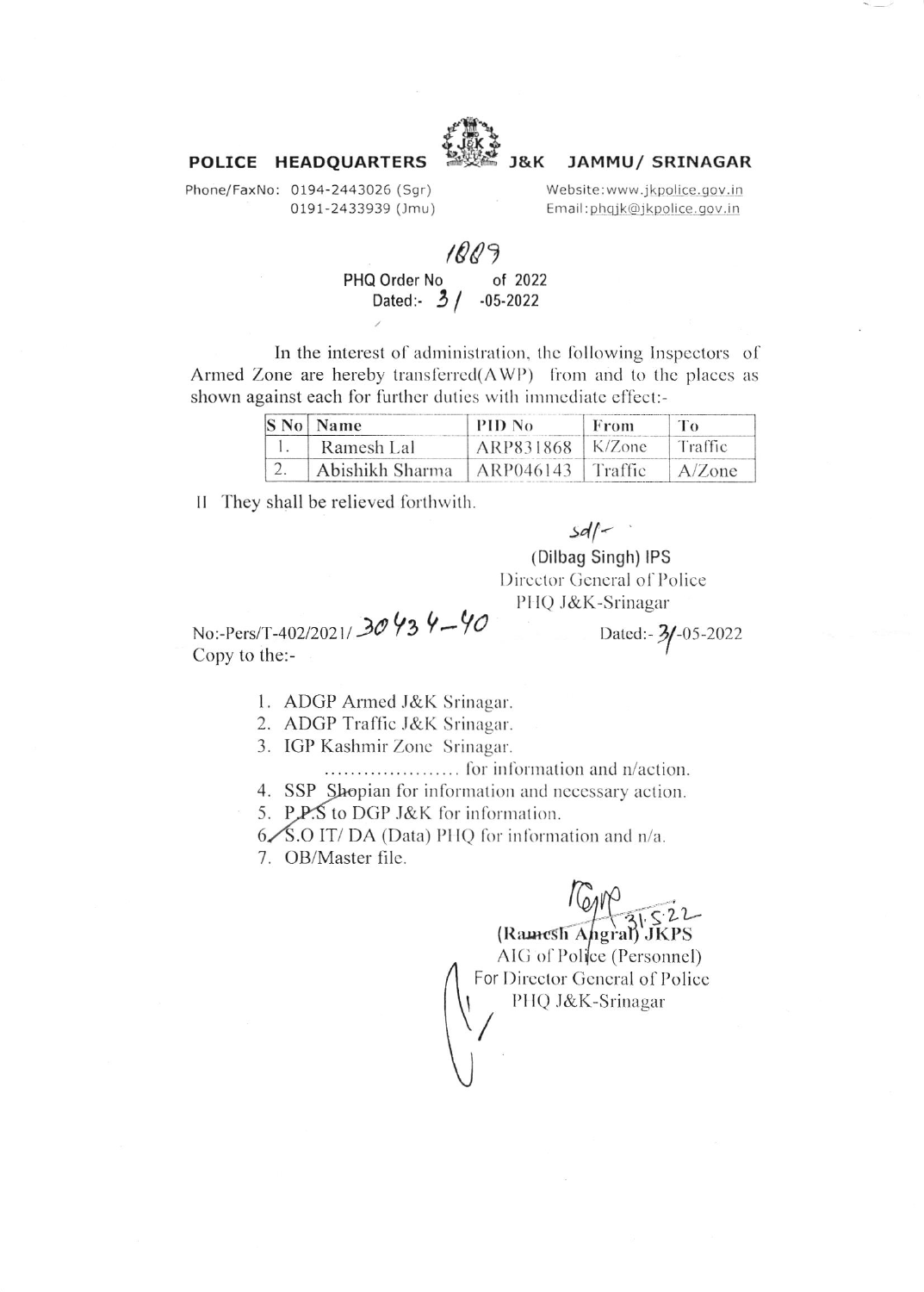

### POLICE HEADQUARTERS

Phone/FaxNo: 0194-2443026 (Sgr) 0191-2433936 (Jmu) Establishment

J&K JAMMU/SRINAGAR Website:www.jkpolice.gov.in

Email:phqjk@jkpolice.gov.in

# ORDER NO: - 1924 OF 2022

# DATED: - 02 -06-2022

In the interest of administration, the following lower subordinates are hereby transferred from and to the places shown against each below with immediate effect.

|    | S.No. Rank/Name/PID No. From         | To         |
|----|--------------------------------------|------------|
| 01 | Sgct Feroz Ahmad PHQ                 | Armed Zone |
|    | No.ARP-001564                        |            |
| O2 | Sgct Javid Iqbal Armed Zone   PHQ    |            |
|    | $N_{\rm O} \Lambda_{\rm RP}$ -077802 |            |
|    | Townshall leavalianad fautowith      |            |

They shall be relieved forthwith. This has the approval of DGP, J&K.

> $\frac{\mathcal{S}d}{2}$ (Danesh Rana)-IPS Addl. DGP (Coordination) PHQ, J&K-Srinagar

No. Estt/G-16/2018/PF/30982-85 Dated:  $-02 - 06 - 2022$ 

#### Copy to the :-

- 1. Addl. Director Genl. of Police Armed J&K;
- 2. FA/CAO PHQ5
- 3. I/C Estt/IT/MTO PHQ;
- 4. OBN/File for records.

AIG of Police (Personnel) for Addl. DGP (Coordination) PHQ J&K Srinagar

 $\mathcal{A}^{\mathcal{A}}_{\mathcal{A}} = \mathcal{A}^{\mathcal{B}}_{\mathcal{A}^{\mathcal{B}}_{\mathcal{A}} \mathcal{A}^{\mathcal{B}}_{\mathcal{A}} \mathcal{A}^{\mathcal{B}}_{\mathcal{A}^{\mathcal{B}}_{\mathcal{A}} \mathcal{A}^{\mathcal{B}}_{\mathcal{A}^{\mathcal{B}}_{\mathcal{A}} \mathcal{A}^{\mathcal{B}}_{\mathcal{A}^{\mathcal{B}}_{\mathcal{A}} \mathcal{A}^{\mathcal{B}}_{\mathcal{A}^{\mathcal{B}}_{\mathcal{A}^{\mathcal{B}}_{\$